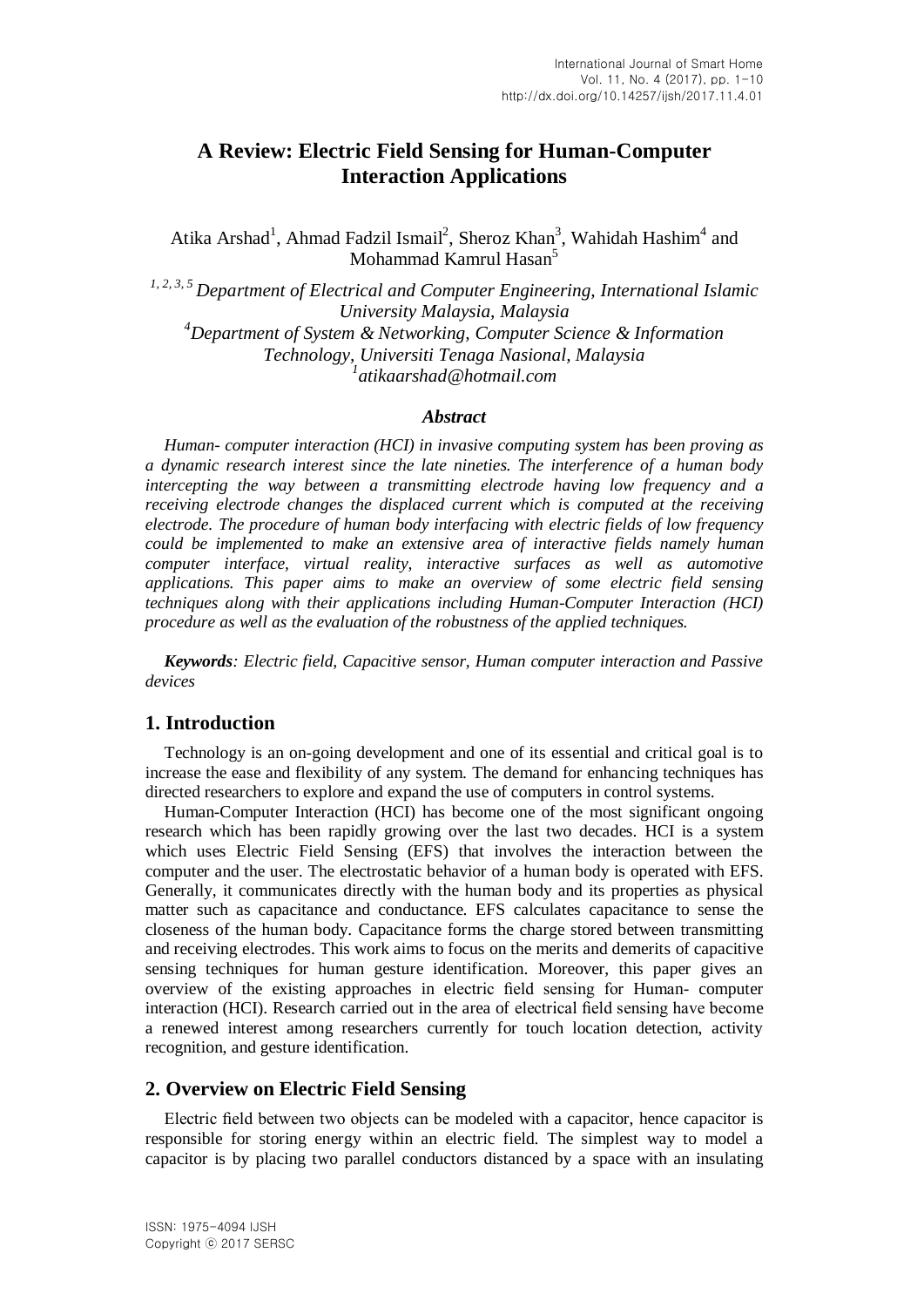dielectric material. Any conductive materials can be used as the plates of a capacitor which makes it very unobtrusive and simply integrated on the floor. The electric field of a capacitor may vary based on the material located between two plates, which may "dampen" the field. The damping can be varied based on the molecular properties of the material and its structure and shape. It can be quite easy like the linear dependence in the parallel plate capacitor, but also arbitrarily complex relationship can reflect upon detailed shapes (with cavities) and inhomogeneities in the molecular properties. The main equation for active capacitive sensing is denoted as  $C = Q/V$  where Q (stored charge) and Voltage V can be easily computed, and C varies on the properties of an object including what is hidden inside it. Thus, an object of varied structure, cavities, or different surface will vary Capacitance C. Therefore, we can "look" inside an object in a non-invasive way by computing two electric parameters. Apparently, the information that we receive is not unlimited: a single scalar value. As a result, the computation of capacitance due to a single electrode pair cannot necessarily explain complicated structural information. Nevertheless, it can signify structural variation within the objects.

The relation between different properties of the capacitor can be shown as follows:<br> $F = V/d$ 

$$
E = V/d \tag{1}
$$

$$
E = Q / \varepsilon A \tag{2}
$$

where E is denoted as electric field strength, V the voltage exists between the conductive plates, d the distance between the two plates, Q is the charge of the capacitor,  $\epsilon$  the dielectric permittivity of the material between the conductive plates and A the surface area of the plates. The formula can further be derived to

$$
V = dQ / \varepsilon A \tag{3}
$$

which indicates that the change in voltage is directly proportional to its distance and the inversely proportional to its area, assuming that the charge of the object and the permittivity remain constant. Similarly, it can also be assumed that the voltage between environmental objects and the ground is constant, in order to sense the movement of the body by equating the voltage of the body with respect to ground.

#### **3. Modes of Electric Field Sensing**

The knowledge of applying electric fields to localize humans was first introduced by Zimmerman and his team [1], in the year 1995. He proposed two modes of operation for electric field localization including the human shunt and the human transmitter. In 1998, Smith, *et al.* [2] presented a third operating mode: the loading mode. Figure 1 illustrates a lumped circuit model [3] which describes all three modes of field sensing for a single transmitting-receiving pair with a single object. These methods use different combinations of emitting and sensing electrodes to determine distance, movement, and orientation of a human body.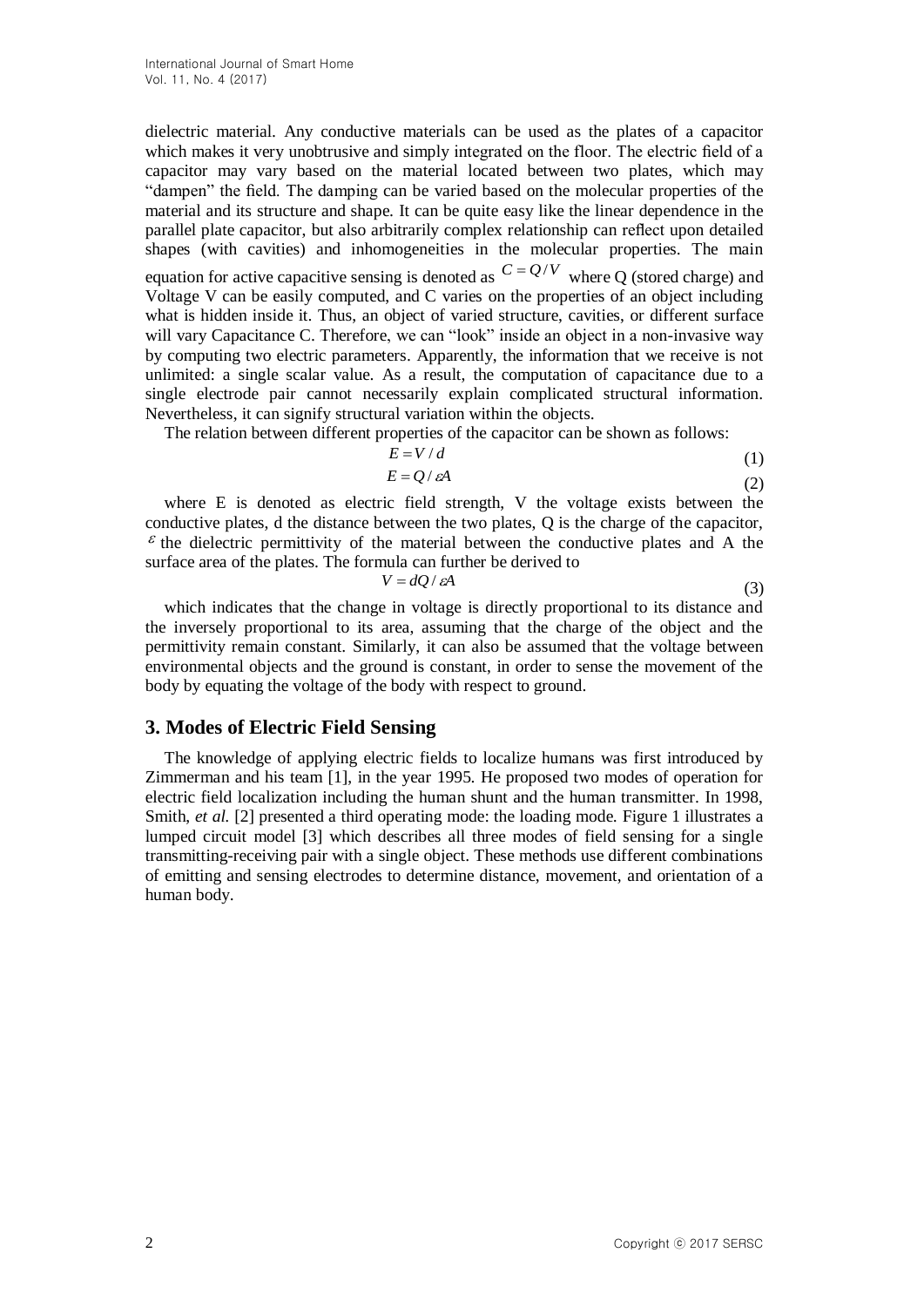

**Figure 1. Lumped Circuit Model of Electric Field Sensing Parameters [3]**

The model is made up of two electrodes; a transmitter (T) driven by a low voltage, low frequency  $\sim$ 50Hz signal, a receiver (R) that identifies the transmitted signal through the capacitive paths, and a field-altering object: a human hand.

- 1) Loading Mode: As the object being sensed approaches or moves away from the transmitter, the value of capacitance C1 changes significantly, thus, the movement can be sensed by measuring the increase / decrease of the displacement current. Further, by sensing the level of this variation, proximity or closeness can be detected. Loading mode is a modification of the method used in Theremin. The advantages of this mode are that only a single electrode is required (no receiver is required) [3] to measure the current displacement between the transmitting electrode and the object, thus the burden of installation is minimized, also the electrodes could be simply shielded against the effect of current electric potentials in the neighbourhood. Loading mode sensors are particularly appropriate to implement bigger sensing systems for activity recognition or entire body interaction.
- 2) Transmit Mode: Here, the object acts like the transmitter itself, or is capacitively linked to the transmitter through C1. The movement of Object has an impact on the effective distance between transmitter and receiver, and this creates measurable changes in C2 [3]. The positive aspect of this mode pro the transmitted signal to be picked up by one or more receivers. The measured signal is considered to be dependent on the distance exists between the receiver ground electrode and the person. The disadvantage of this mode involves the user to be connected to an electrode hence multiple electrodes are required to be installed in an area for detection.
- 3) Shunt Mode: In shunt mode, there is no connection between object and transmitter or receiver. Without the presence of an object, a displacement current flows through C0. When an object is present in the field, the values of C0, C1 and C2 vary. This leads to some changes in the whole displacement current passing from transmitter to receiver [3].

Through using multiple electrodes and multiplexing the transmitter, a number of measurements can be conducted. From these measurements and assumptions, information related to the location and orientation of object inside the field can be assumed.

Among the three modes of electric field sensing, shunt mode provides maximum information. In the case of transmitting and loading modes, n measurements can be conducted using n amount of transceivers, while in shunt mode  $n(n-1)/2$  measurements can be conducted with n number of electrodes. Every measurement provides distinctive information related to the geometry of the situation [2]. The limitation of using shunt mode is that the coupling between the object and the ground has an effect on the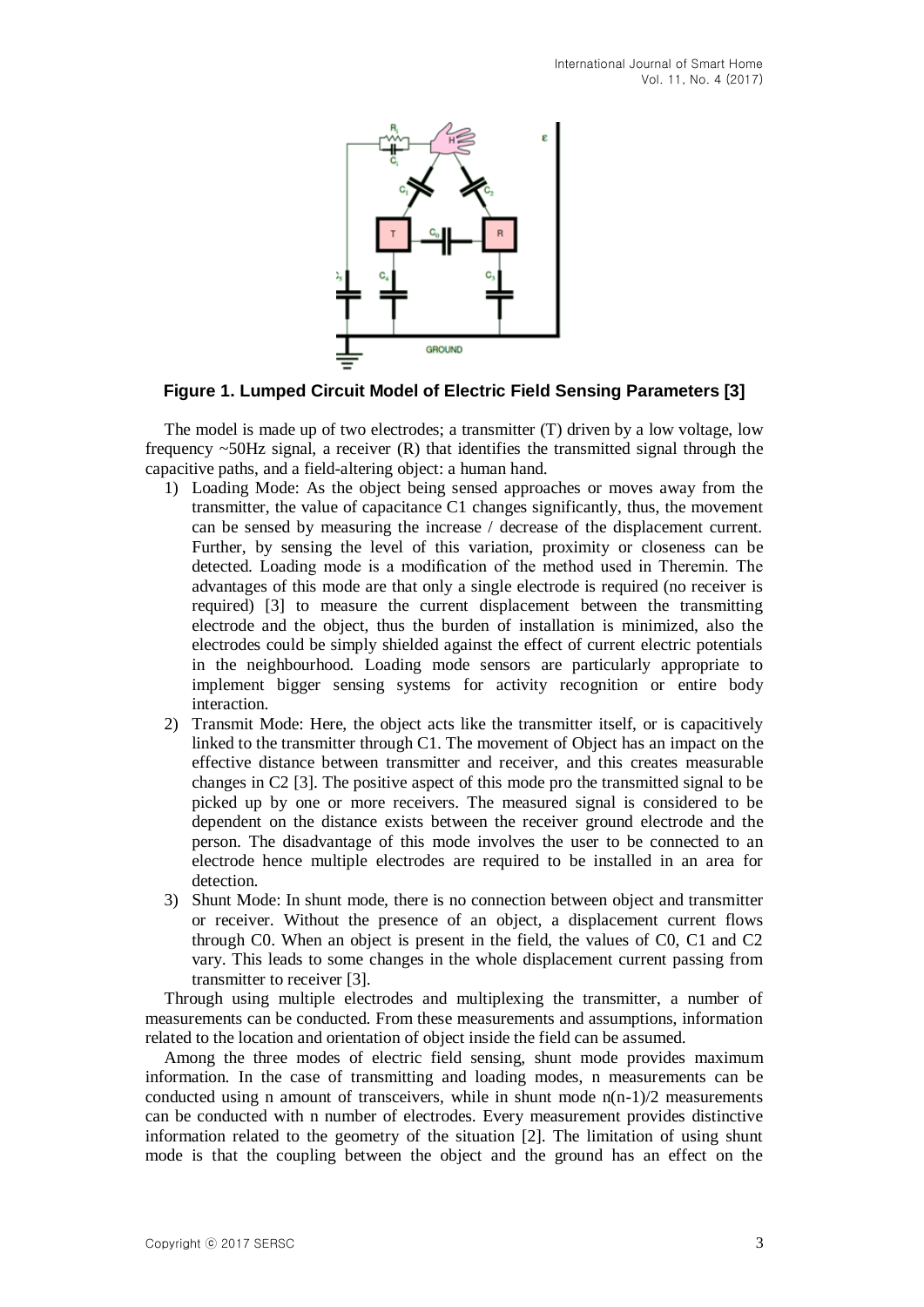measurement outputs, therefore it's difficult to accurately measure the distance from the body to the electrode. Henceforth, [3] this method is not able to differentiate the difference between a small object close by and a big object far away. Nonetheless, having a numerous number of transmitting or receiving electrodes will halt the degeneracy.

# **4. Related Work**

Human-Computer Interaction (HCI) can be fundamentally defined as the research field that investigates the link between humans and their technological environment. In particular, the approach studied for HCI is basically the study on the influence of generation, reception and distortion of electric fields by the human body. Elephantnose Fish (Gnathonemus petersii), a weakly electric fish can self generate weak electric fields [4-5] to correctly determine the spatial location, conductivity, object size, shape, distance, and velocity of nearby objects for social communication, recognizing sex, age, and dominance hierarchy. The fields are created by an electric organ in the tail and are sensed by an electroreceptive surface on big parts of the body.

The static electric fields from charged objects cannot make any sensible motion tracking techniques. This happens because of the complications of maintaining the charges on the object from leaking off into air, and the probability that other objects can inadvertently have a static charge. Nevertheless, by making use of oscillating electric fields at extremely low frequencies, these issues are solved. The simple capacitance measuring electronic circuit can sense the distance between conductive electrodes.

Theremin [6] was first to introduce an artificial electric field sensing system for a musical instrument that played without touch. The user's capacitance is measured by the instrument with relative to a set of a transmitting and receiving antennae. Two set of antennas are used; one to control the amplitude (volume) and other for the frequency / pitch of the sound produced. Hence, The Theremin is the primary device for determining the position of an object (player's body parts) by calculating the variations in an emitted electromagnetic field.

Regardless the amount of research undertaken over the years on capacitive sensing, only a very little research work has been reported on positioning and tracking humans via capacitive sensing technique. Karlsson & Järrhed [7] were the first to develop a simple electrode configuration using transmit mode designed to identifying movement and detect the presence of a person the presence or movement of a person approaching nearby a robot. The system was designed to halt the machine in case a moving person comes too close to it, in order to ensure safety. Following the "person detector", a person sensing room was modeled [3] which was also based on transmit mode. Here a transmitter electrode covers the floor of the Person Sensing Room and four-receiver electrodes were positioned on the walls. By using the floor electrode, a low-frequency signal was given to a person, and the signal strength originating from the person was computed with the wall electrodes. The room was capable of identifying the position of a person on the floor by using the measured signal strength.

The DiamondTouch system [8] generates various signals at various sections of a table and differentiates the touch position by indicating the corresponding signal received by the user. DiamondTouch employs the transmitting mode electric field sensing. The design of DiamondTouch is accomplished by placing a grid of metal strips (transmitters) underneath a table and different sets of the grid (receivers) positioned in the chair of each user. As a user touches the table, the strips of the grid connected to the table emanate an electric field which completes a capacitively coupled circuit. The receiver can then identify the specific part of the table surface the user is in touch with. Nevertheless, the DiamondTouch table is only able to sense when the user makes a direct skin contact to the table.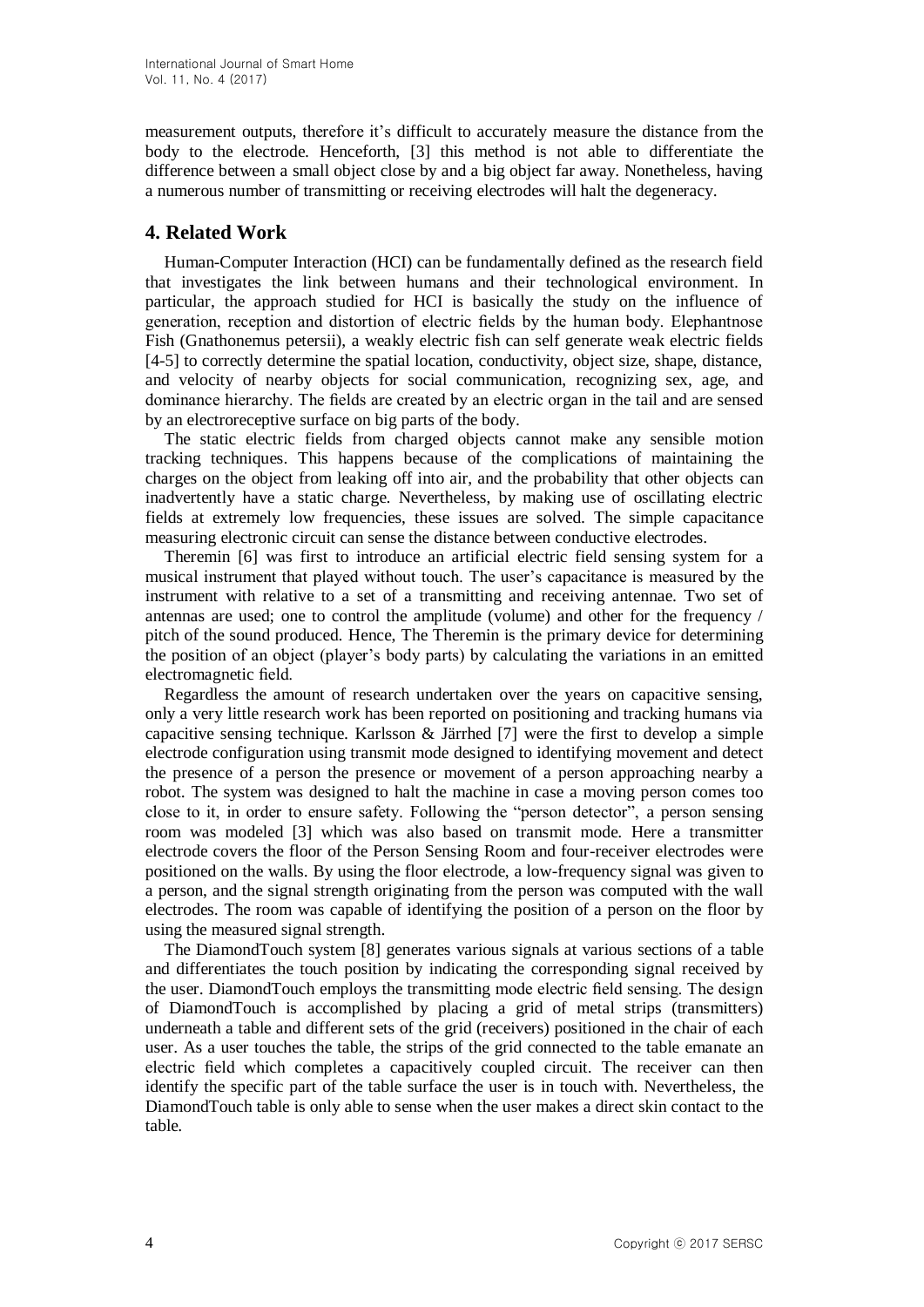In, [9] a novel, robust, low cost and contactless gesture recognition system named Thracker using capacitive sensing was reported by Wimmer. The system was considered to be of low cost as only standard electronic components like a few typical ICs were used and the usual USB interface chip accessible. The system proposed by Thracker is able to detect grasp gestures and recognize hand position of the users.

Wimmer *et al.* [10] further researched on capacitive sensing technology for prototyping human-computer interaction. He developed a CapToolKit, implementing loading mode for detecting the presence of humans, objects and also for integrating three-dimensional interaction with everyday objects. He built a table (CapTable) with capacitive sensors (8 metal plates) mounted below the table to sense activities such as the number of people seated at the table, the sitting configuration, activity of a person; whether a person is approaching the table or simply passing by it.

Valtonen *et al.* [11-12] demonstrated the TileTrack system, the system is able to track more than one person by determining the capacitance amongst the numerous floor tiles. Transmit mode of electric field sensing was implemented, His system measured the capacitance between the electrodes by determining the current flow at the receiver electrode at an instant when a person is positioned on a tile. Figure2 and Figure3 demonstrates the capacitance model of the system and capacitance measurement model of the system respectively. The Tile Track system operates as;  $C_0$  denotes the capacitance offset (constant) in the absence of the person.  $C_F$  represents the foot.  $C_R$  indicates the receiver capacitance formed between the human feet and the receiver electrode. If someone goes inside the tracking area,  $C_F$  and  $C_H$  vary. If a person stands on a tile, the value of  $C<sub>E</sub>$  rises and the transmitted signal becomes coupled to the person's body. After that, this signal passes through  $C_H$  to the receiving electrode, and the system measures this current flow. The system measures the series capacitance of  $C_E$  and  $C_R$  parallel to  $C_o$ , the total capacitance from the measured current. The system incessantly scrutinizes the tiles one at a time and conducts the measurement of whole capacitance between the tile in question and the receiving electrode. It indicates the user's position by making a comparison of the measured values to the calibration values. This procedure makes use of a 32 kHz measurement frequency, at which the human body operates as an appropriate conductor.

A precision of 15cm was obtained for a standing position, and 42cm accuracy for a person when walking. Furthermore, this system is able to operate even when the tiles are covered with insulating material, like carpets or when the user is wearing shoes. However, two issues are detected namely accuracy and many people detection. Confusion occurs if another person comes in between the test human and receiver since the electric-field will escape using another person as they go by. Due to these problems, this system is inappropriate for human location approximation in day to day life.

In, [13] a passive system was proposed based on transmit mode low frequency capacitive coupling. The system presented measures the height and posture of a user. The electrodes are placed such that transmitting electrode is on the floor surface and the receiver electrode is horizontally on the ceiling. With this mode of setup, the capacitance measured between the human body and ceiling electrode is inversely proportion to the distance between them. The height of the person can be found by converting the capacitance to an absolute distance using capacitance-to-height conversion function. Furthermore, the posture of a person can also be obtained by calculating the percentual height of the person from the standing height with equation provided by the author, hence the actual posture of a person is determined by comparing the results with a predefined classification of the posture. Valtonen's system confirmed to be able to measure a person's height at an accuracy of 90% with 5.2 cm precision when a person is standing and with 14.3cm precision in other postures.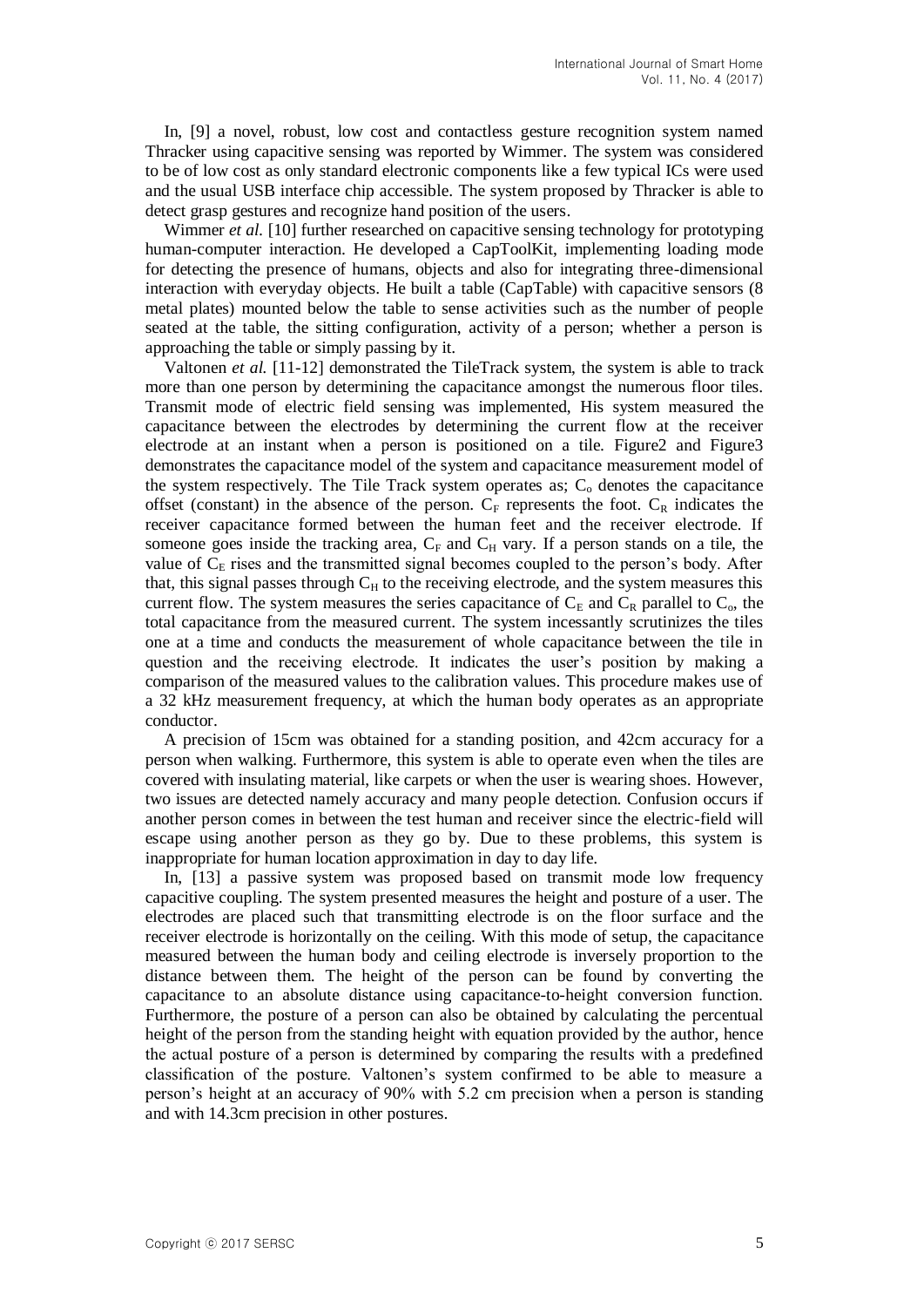

**Figure 2. Capacitance Model of the System [13]**



**Figure 3. Capacitance Measurement Model of the System [13]**

The Electric Sensors with Intelligence (ELSI) system [14], operates in loading mode. It tracks people by using the near field imaging (NFI) technology. It conducts the measurement of capacitance that exists between a transmitting electrode and the ground [13]. The computed signal is given to a transmitter at once keeping the other sensors grounded. As soon as a person comes near the actuated electrode, the displacement current flowing from the object to the adjoining grounded sensors is enhanced. The system measures the displacement current from each sensor making use of the current and the location of the sensors for determining the person's position.

The Electric Sensors with Intelligence (ELSI) system is based on the use of near field imaging (NFI) to track people which operate in the loading mode; it conducts the measurement of capacitance that exists between a transmitter and the ground [14]. The measured signal is given to a transmitter at once; when the other sensors are grounded. When a conductive object is present (a person) near to the actuated electrode, the displacement current passing from the object towards the adjacent grounded sensors is increased. The system carries out the measurement of the displacement current from every single sensor, makes use of the current and the physical location of the sensors to identify the person's position. Figure 4 illustrates the ELSI measurement basics.

The electrodes are 30 x 30 cm in size and metal thick-film squares those of which are mounted underneath the floor. As a result, the system is fully untraceable. The covered floor area size is scalable. However, the pilot platform explained in [14] was 4.5 x 4.0 m in size. This pilot attained a mean location error of 21 cm for five persons in walking state. Moreover, the advancement of the ELSI system has created systems that are appropriate for health care applications and are capable of identifying when a person falls suddenly [15]. Nowadays ELSI systems are commercially obtainable and are being used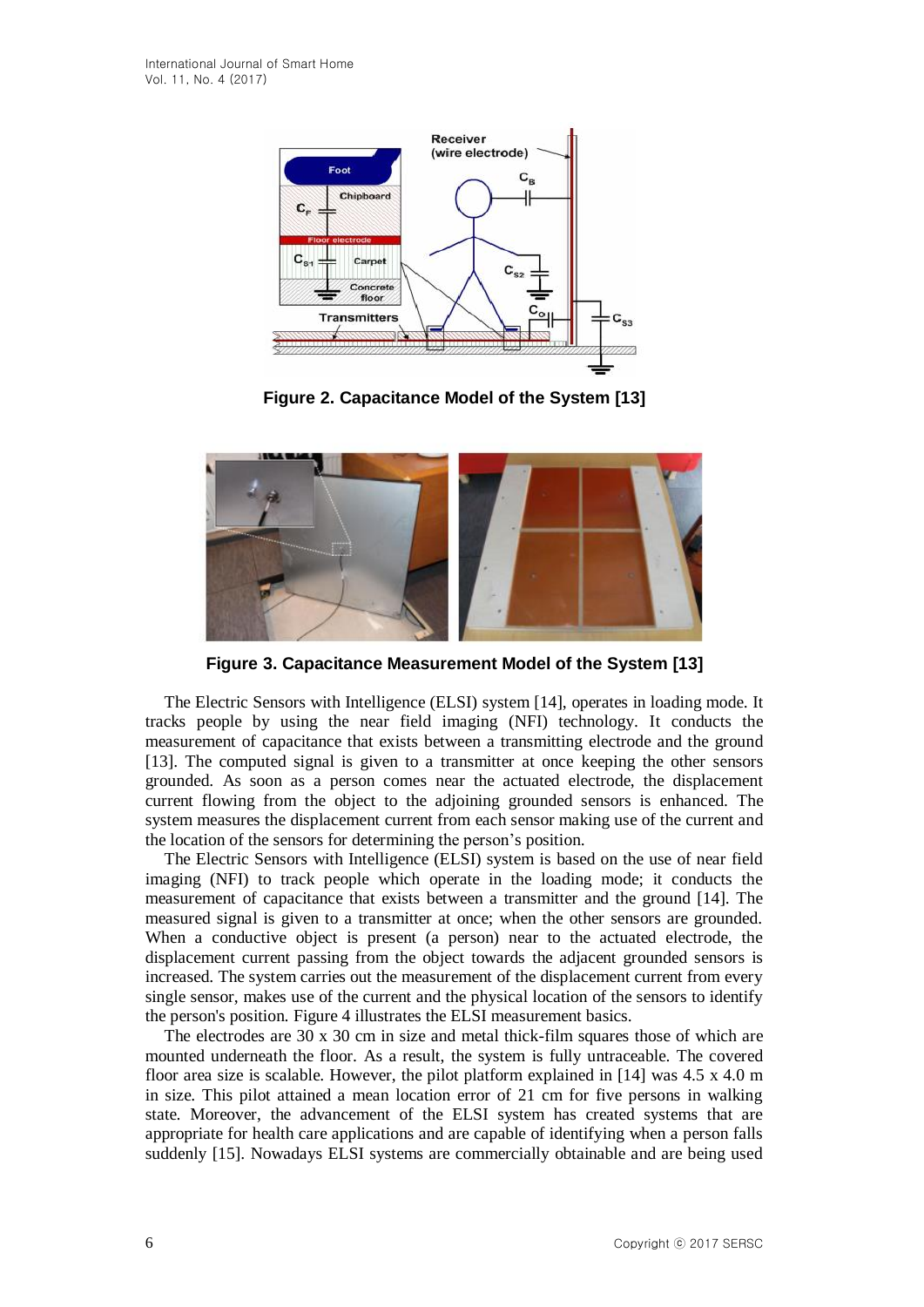in applications like nursing homes. Installation and construction expenses for ELSI systems are almost same as TileTrack systems. The electronics and electrodes are quite cost effective. However, the installation is complicated and costly, particularly if mounted on an existing home. The disadvantage of this system can be said as its' incapability to recognize the person or object which has been positioned. Because the system measures only electrical parameters from the human body, it cannot identify people.



**Figure 4. Measurement Principle [14]**

In a work conducted by Rimminen *et al.* [14-16] demonstrated the application of the electric field for human tracking by locating people over a segmented floor electrode. The system was implemented using loading mode. Their design employs a planar electrodes matrix to be placed underneath of the floor in sequence. On aluminum foil, the electrodes are etched and laminated between slim plastic films. As soon as a person comes in standing position over a tile that works as a transmitter. A low frequency signal is transmitted from the transmitted at a time keeping the other tiles grounded. Between the person and the floor, an electric field coupling is produced and thereby influences the current flow as well as impedance. Consequently, the system computes the difference in impedance at a specific frequency. The sensor matrix is then scanned in order by multiplexing the transmitted signal in order to track people efficiently. The authors have determined the person's location's two-dimensional position by making use of the position of the tiles.

In [17] the author envisioned the development of a "smart carpet", a scalable system designed to detect a fall and track people walking over it, with capacitive sensors embedded in the textiles and woven into the carpet. A smart carpet was built on a network of 180 capacitive sensors using one sensor connect to a PC. Each sensor has its own sensing wire placed in a 15 x 15cm size squares with a 5cm gap between the sensors. Loading mode is implemented in this device, whereby when a person walks on the carpet, the sensor will be activated, behaving like a transmitter, increasing the current flow to the other tiles which are providing the return path to the ground. Using this carpet, a number of categorization techniques were analysed to identify person's footsteps and thereby assess walking trajectories. The aim of the system was to detect issues such as whether a person is walking on the carpet, or the person is lying flat on the floor. Advantages of this system are that the shape and the size of the carpet can be modified by cutting it between the sensors. Furthermore, the smart carpet does not require the user to remember to maintain the batteries, as it uses "energy scavenging sensors" that harvest energy (*i.e*. light, thermoelectric and vibrational energy) from the environment. Moreover, [17] revealed that participants found no significant dissimilarities between walking on a standard carpet and walking on the smart carpet and, proposing that this feature would increase the suitability of the fall detector. However, they failed to discuss the robustness of the sensors and the hardware design of the smart carpet is slightly complex.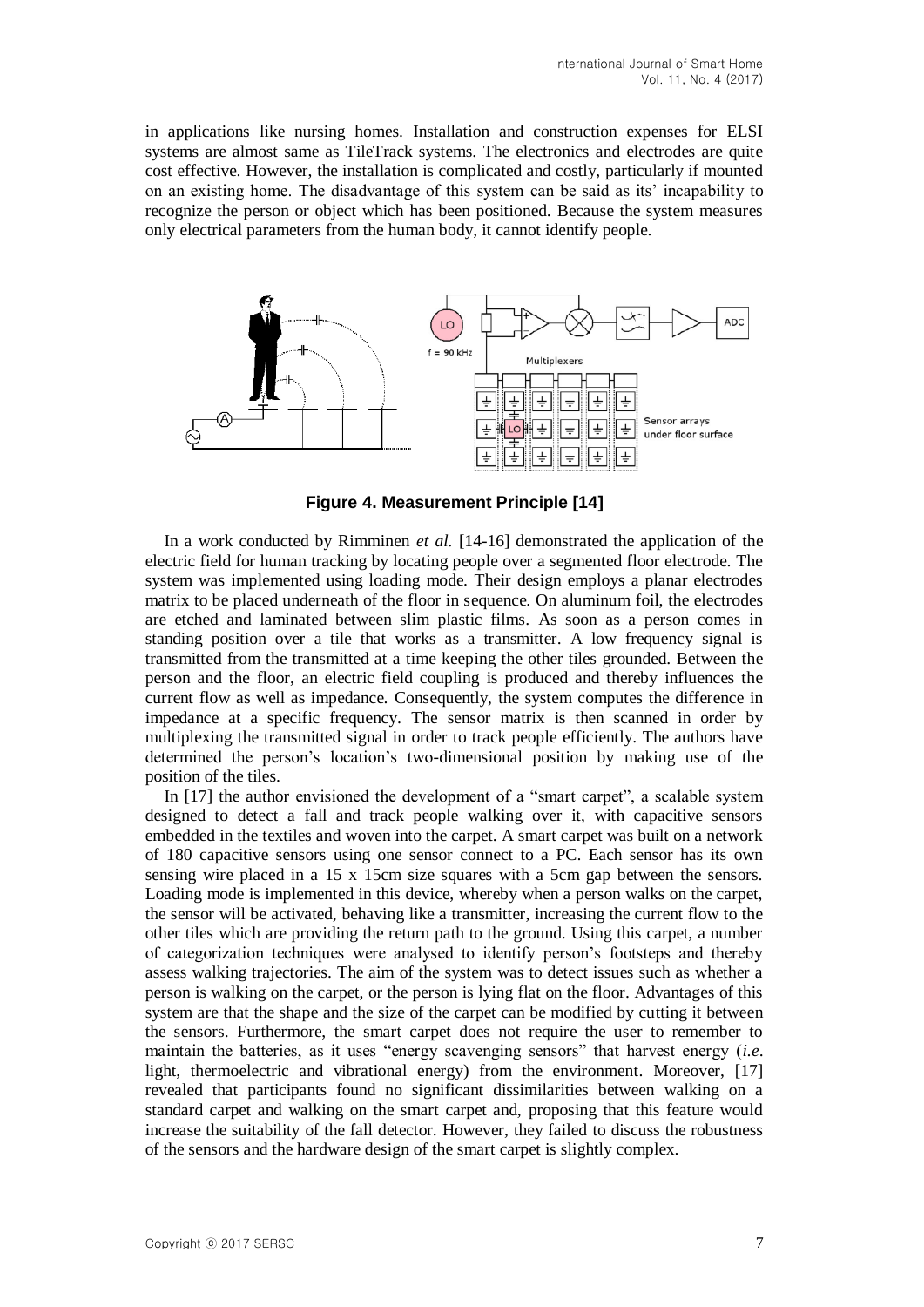CapFloor [18] presented, a system which can localise and detect falls, of a human body using low-intensity electric fields. This system provides a solution for devices which are integrated underneath the floor surface.

CapFloor system is designed with a simple grid network of wires as illustrated in Figure5. The sensors are attached near the walls, which makes them prone to faults, thus there is a simple grid of wires with sensors attached to make the system more faulttolerant, and it can easily be fixed effortlessly if an error occurs.



**Figure 5. CapFloor Setup [18]**

## **5. Conclusion**

The review paper aims to identify and recognize the finest practices in the applications of Human-Computer Interaction (HCI). To accomplish this, firstly, an overview over the field of electric field sensing is provided for HCI followed by categorizing the mode of sensing which has been used in the development of the HCI applications. The focus was set to obtain a comprehensive review which included giving reasons why the growth in this field is desirable or even necessary. It showed that electric field sensing can offer a simple and also natural means of control while being very cheap and efficient, the accomplished results are very promising and motivating for future research.

#### **References**

- [1] T.G. Zimmerman, J.R. Smith, J.A. Paradiso, D. Allport, and N. Gershenfeld. Applying Electric Field Sensing to Human-Computer Interfaces. Proceedings of the SIGCHI conference on Human factors in computing systems, **(1995).** Colorado, USA; pp. 280-287.
- [2] J.R. Smith. Electric Field Sensing for Graphical Interfaces. IEEE, Computer Graphics and Applications,
- **(1998)**, 18(3), pp. 54-60.<br> **[3]** J.R.. Smith. Electric Smith. Electric Field Imaging. (1999). Retrieved 15 September 2014, from http://web.media.mit.edu/~jrs/phd.pdf
- [4] T.H. Bullock. Electroreception, **(2005),** pp. 21.
- [5] B. Kramer. Electroreception and Communication in Fishes. Progress in Zoology, **(1996)**, 42.
- [6] Gamer, L. (1967). For That Different Sound, Music a'la Theremin. *Popular Electronics*.
- [7] N. Karlsson and J.O. Jarrhed. A capacitive sensor for the detection of humans in a robot cell. IEEE Instrumentation and Measurement Technology Conference, **(1993)**, pp. 164- 166.
- [8] P. Dietz and D. Leigh. Diamondtouch: A Multi-User Touch Technology. In Proceedings of the 14th annual ACM symposium on User interface software and technology, **(2001),** pp. 219-226.
- [9] M. Youssef, M. Mah, and A. Agrawala. A Capacitive Sensing Toolkit for Pervasive Activity Detection and Recognition. IEEE International Conference on Pervasive Computing and Communications, **(2007)**, pp. 171- 180.
- [10] R. Wimmer, A. Schmidt, P. Holleis, and M. R. Kranz. Thracker Using Capacitive Sensing for Gesture Recognition. Proceedings of the 26th IEEE International Conference on Distributed Computing Systems Workshops (ICDCSW'06). **(2006).**
- [11] M. Valtonen. Technologies for Smart Environments: Capacitive User Tracking and Proactive Fuzzy Control. *Ph.D. Thesis*, Tampere University of Technology, Department of Electronics. **(2012)**.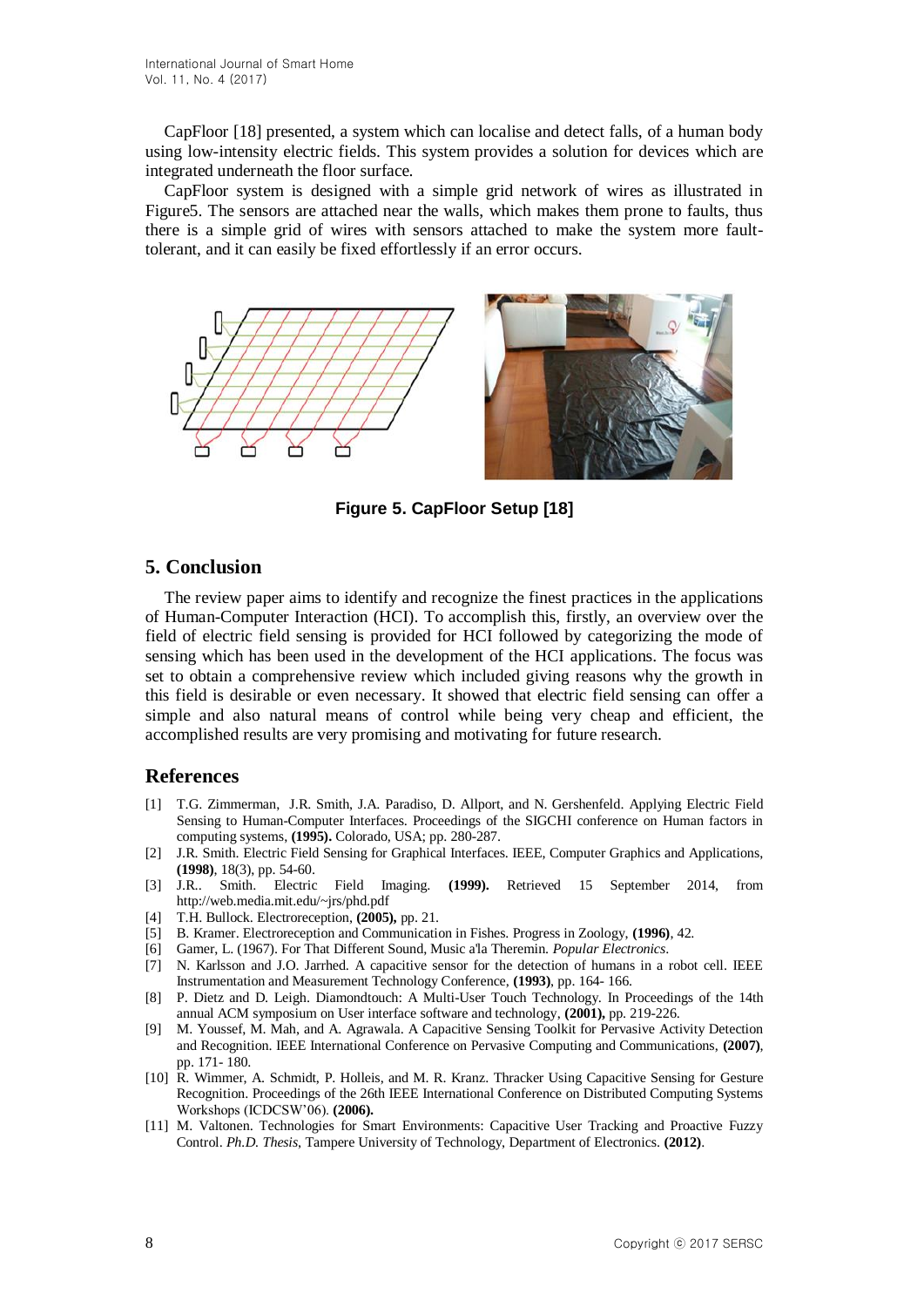- [12] M. Valtonen and J. Vanhala. Human Tracking Using Electric Fields. IEEE International Conference on Pervasive Computing and Communications. **(2009)**, pp. 1-3.
- [13] M. Valtonen, L. Kaila, J. Mäentausta and J. Vanhala. Unobtrusive Human Height and Posture Recognition with a Capacitive Sensor. Journal of Ambient Intelligence and Smart Environments. **(2011)**, vol. 3, no. 4, pp. 305-332.
- [14] H. Rimminen, M. Linnavuo, and R. Sepponen. Human Tracking using Near Field Imaging. Second International Conference on Pervasive Computing Technologies for Healthcare*.* **(2008)**, pp. 148-151.
- [15] H. Rimminen, M. Linnavuo, and R. Sepponen. Positioning Accuracy and Multi-Target Separation with a Human Tracking System using Near Field Imaging. International Journal on Smart Sensing and Intelligent Systems. **(2009)**, vol. 2, no. 1, pp. 156-175.
- [16] H. Rimminen, J. Lindström, M. Linnavuo, and R. Sepponen. Detection of Falls Among the Elderly by a Floor Sensor using the Electric Near Field, **(2010)**, vol. 14, no. (6), pp. 1475-1476.
- [17] Aud, M. A., Abbott, C. C., Tyrer, H. W., Neelgund, R. V., Shriniwar, U. G., Mohammed, A., & Devarakonda, K. K. (2010). Smart Carpet:Developing a Sensor System to Detect Falls and Summon Assistance Myra. *Journal of Gerontological Nursing*, *36*(7), 8–12.
- [18] Braun, A., Heggen, H., & Wichert, R. (2012). CapFloor A flexible capacitive indoor localization system. Communications in Computer and Information Science, 309 CCIS, 26–35